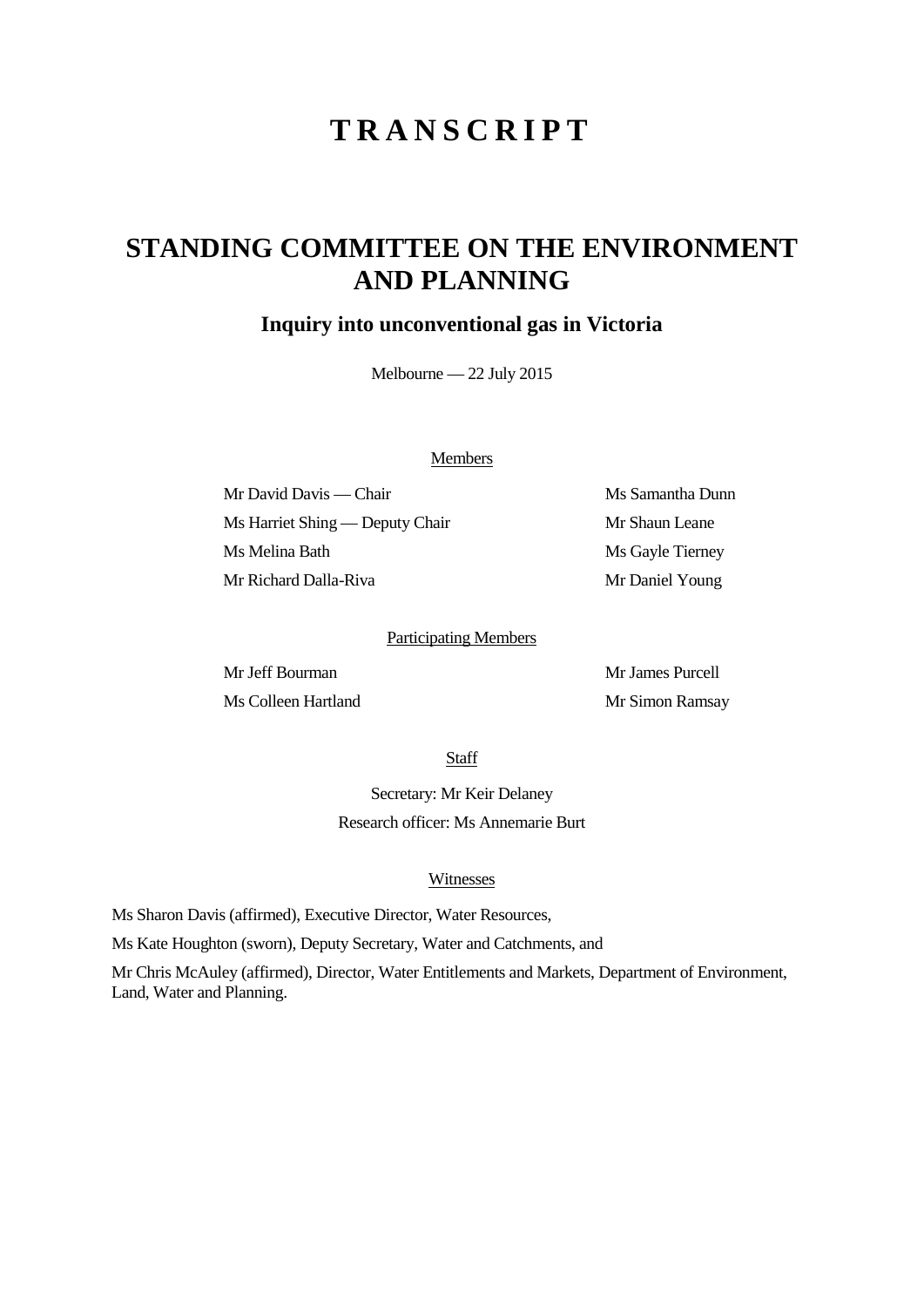**The CHAIR** — I welcome Kate Houghton, Chris McAuley and Sharon Davis to the hearing. While Keir is sorting out the swearing in, I note that the department has a submission, which I understand is a whole-of-government submission, coming forward in a week or so, and we look forward to seeing that. But there is a range of background questions that we would certainly like to ask today.

**Ms SHING** — Before we swear in the next witness, I ask the witnesses to be sworn in in absolute silence please, including from the gallery.

**The CHAIR** — I ask Kate to lead the presentation, and in the presentation you might at some point address the role of the department and its regulatory and other roles with respect to our terms of reference.

**Ms HOUGHTON** — Thank you for allowing us to appear today. Today's presentation is going to focus on the state's water entitlement and market framework and groundwater management in Victoria, key areas that relate to onshore unconventional gas production. The presentation today is a factual and background piece on the water management framework. Relevant departments across government are finalising a submission to the inquiry on broader factual matters relevant to the terms of reference. This cross-departmental submission will be expected at the end of July, so we are focusing on groundwater, not these broader matters, particularly water and catchments as they relate to the Water Act and its framework. Relevant officers from other departments will be available to appear and talk directly to the broader submission as it relates to your terms of reference. Sharon Davis and Chris will take you through the presentation, and then we are in your hands.

#### **Visual presentation.**

**Ms DAVIS** — Thank you for your time today. As Kate indicated, it will be a bit of tag team between myself and Chris. The intention of the presentation we put together today is to give you an overview of the state entitlement and market framework that covers both surface and groundwater. We will particularly focus on the groundwater management framework, which is of obvious relevance, and we will give you an overview of the information that is currently available in relation to Victoria's groundwater extent and use.

As an overview, just to explain the arrangements for water in the state, water is managed under the Water Act 1989, and the state government retains all rights to use water — so it is held at that state level — over surface and groundwater on behalf of all Victorians, and then the department manages and allocates the use of water resources in accordance with that act. At a broad level the water entitlement and planning framework has a number of key outcomes, and this really relates to how water is shared, held, used and traded. It covers both surface water and groundwater resources and all phases of the water cycle, so a holistic approach. It balances the demands of consumptive use and the environment and non-consumptive uses, so again a holistic approach, and allocates water to cities, towns, agriculture and industry, while also making sure that rivers remain healthy, so balancing that use from an environmental perspective. That is the overarching framework.

To put it another way, in terms of the tiered approach that exists in Victoria, at the top level, as I indicated, the water rights are held by the Crown. At tier 2 these rights are given to authorities and split into broad categories. We have an environmental water reserve that includes environmental entitlements and obligations in relation to achieving environmental outcomes. Sometimes this is referred to as 'above cap' water. This is really the water that is in the system either as a consequence of our planning arrangements, where we cap in diversions, or as a consequence of explicit environmental entitlements it is clearly part of the environmental water reserve. Then we have a series of bulk entitlements which essentially provide the source entitlements at a wholesale level. Then at tier 3 we have a range of different types of rights that might be granted to individual users. There are a range of those different types of rights. They may be water shares; different types of licences, in terms of take and use licences; section 8 licences, which relate to domestic and stock use; supplies to urban customers; and supply by agreements.

We will talk a little bit further in our presentation specifically about some of the licensing arrangements that relate to the groundwater elements. We think that would obviously be of most interest to the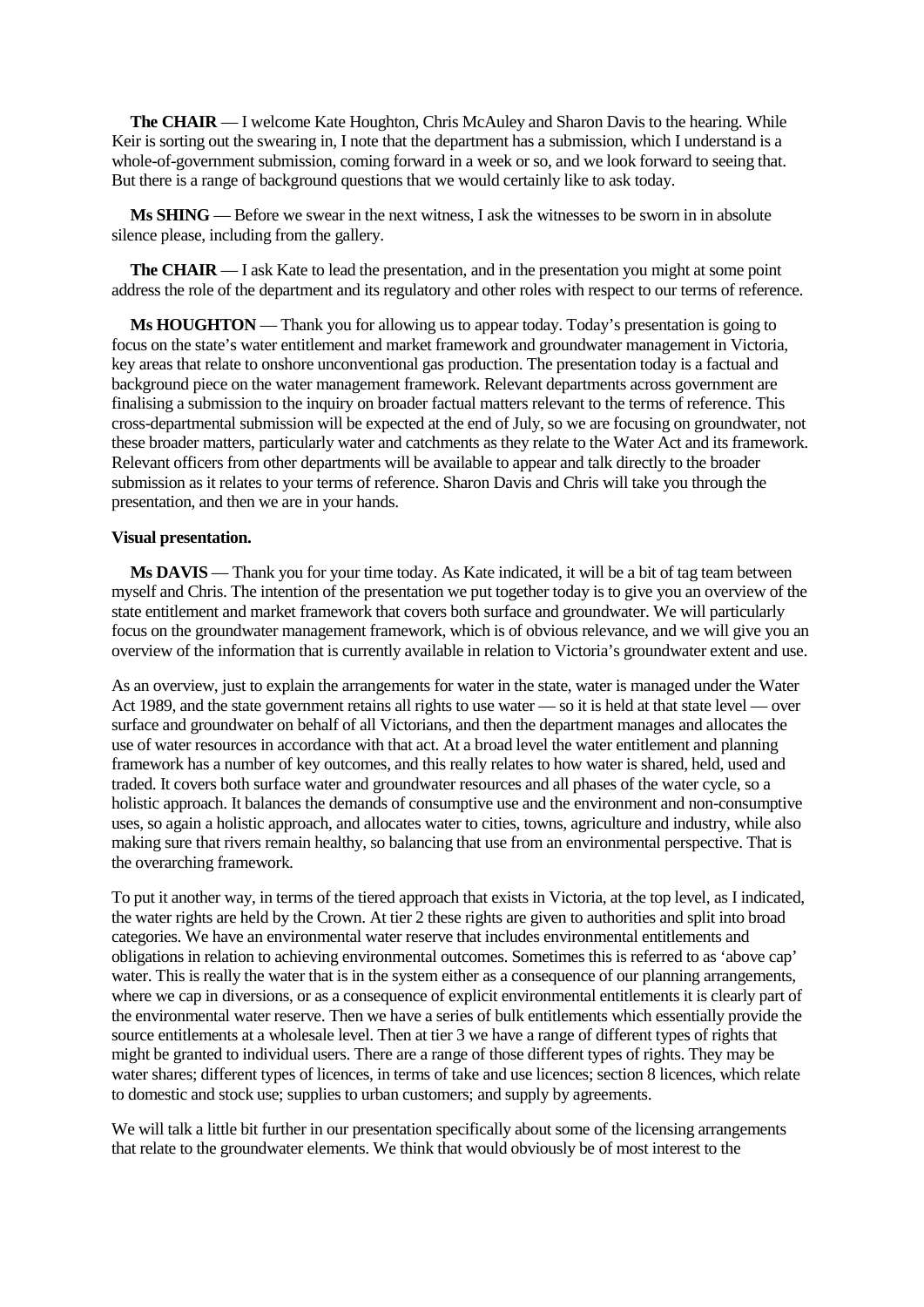committee in relation to the issue at hand. I will just step through this to give you an overview of the different roles and responsibilities across that framework.

From the state government level perspective, the Water Act obviously describes the overarching management framework. The state issues the entitlements. It is responsible for leading policy development at that broad scale. The state leads the interstate negotiations with other jurisdictions — the Murray-Darling Basin, the Murray-Darling Basin plan and authority clearly being a specific example of that. There are also other examples in relation to border groundwater issues between South Australia and Victoria and the Snowy River. The state also has oversight of groundwater resources and a monitoring and reporting function. Again, we have some information available in our presentation to give you a bit of a sense of the information that is available for the state.

In Victoria we have water authorities. They have responsibilities in terms of the overall management framework. Urban water authorities are responsible for urban supply, supply and demand strategies and community consultation. Rural water authorities are responsible for headworks, management and delivery systems, and stream flow management. Importantly they are responsible in the groundwater management context for planning, licensing and monitoring groundwater activities and also running processes of water service and customer committees to work with communities there. We also have in Victoria catchment management authorities that are responsible for regional health strategies involved in drought and flood response and a range of implementation committees. So that is the key framework beyond specific departmental activities.

To get a bit more specifically into the groundwater resource, groundwater is obviously the water that sits beneath the surface. It is in a zone where we have lenses where the water is fully saturated, so that can occur at different depths through the system. On a long-run average basis, it represents about 10 to 15 per cent of Victoria's total water use. Where we use the term aquifer, that really relates to parts of the profile where there is sufficient water held that is in usable quantities that we can pump out and use for different things. We have aquifers beneath all parts of Victoria, and the water quality of those aquifers is quite variable. Obviously that then has implications for the extent to which it is used for different purposes across the state.

Just to give you a sense here, these are the geological basins of Victoria, so obviously the groundwater resource and the way it is characterised does not match surface water catchments. Groundwater has different boundaries both spatially and as you go down through the profile there are different layers of groundwater. We will talk a little bit more about that.

This is one of the largest sets of categorisation of the system we have in the state. Just broadly, in the groundwater management framework that exists there are three broad types of management frameworks. Water supply protection areas apply in areas where there is generally quite an intense area of use. There are caps in place. That is the highest level of use, metering and monitoring, and that is done in quite an intensive way.

Groundwater management areas are areas that are also actively managed where there are generally caps and local plans, but it is a less intensively used area and generally, as you can see, the monitoring is not as intensive. For all the bits that are not in water supply protection areas or groundwater management areas, we refer to those as the unincorporated areas. Generally there is limited use in those areas, and that is usually because the water quality is quite poor. When I say that, that is generally an issue of salinity, when I use that sort of terminology, or there is not much resource that you can extract in a way that can actually be used for any particular purpose.

To give you a sense of what that looks like across the state, this is a map of the groundwater management units covering water supply protection areas and groundwater management areas.

**Mr McAULEY** — I am going to continue on providing a little bit more information about elements of the Water Act that we use to regulate groundwater and also a bit more information that we have at hand to be able to inform the processes and the decisions that we make in the context of the act.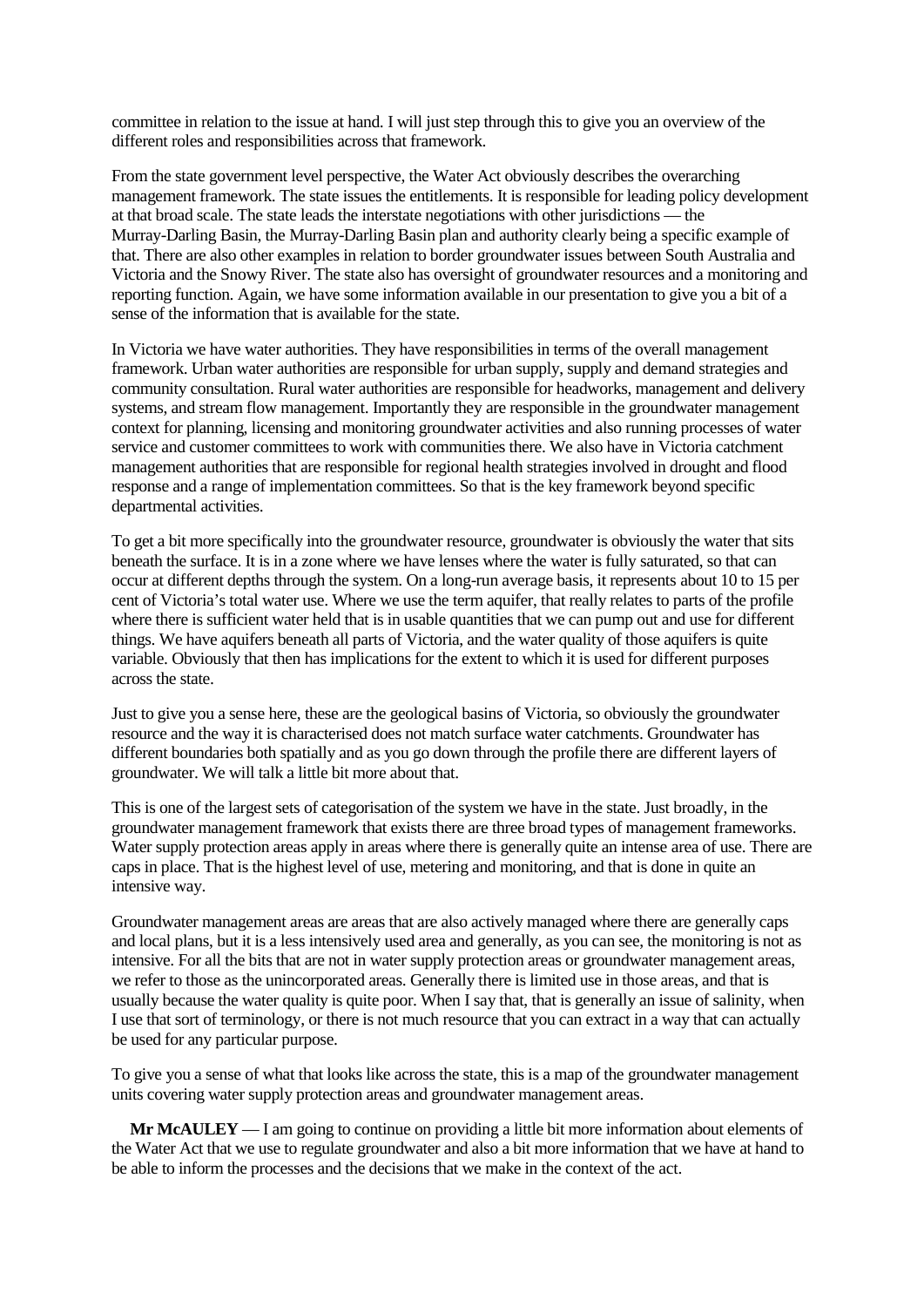To start off I am going to go back quickly to this slide. This map shows the geological basins across the state. The geological basins generally contain layers of material, and they form the bulk of the aquifers which are used, effectively, as groundwater supplies within the state. They are also geological basins, so there is a whole range of other elements to it which are of interest from a geological perspective, but from our perspective we are interested in the layers that actually make up the water supply system.

Recapping on that, there are three main ways in which we effectively break up the state to approach it from a groundwater management perspective. This map basically shows where those areas fundamentally are. So, basically, on that one there we have the solid colour pink, which is representing our groundwater management areas; we have the hatched areas, which are the water supply protection areas; and effectively all of the white area is what would be described as an 'unincorporated area'.

As we looked at on the previous one, a water supply protection area and a groundwater management area are characterised by having a cap and having varying degrees of management and rules that apply to that cap. An unincorporated area does not have a cap; all of the rules still apply from the Water Act perspective, but it does not necessarily have a cap. There is a caveat I would put on that: in the whole northern part of the state at the moment, so the part that actually forms the Murray-Darling Basin, with the implementation of the Murray-Darling Basin plan effectively all of that northern area is now capped. So even the unincorporated area effectively has a cap on it. In the southern part of the state, so outside the Murray-Darling Basin, the unincorporated area does not necessarily have a cap.

There are a range of instruments within the act which we actually use to basically regulate the take and the use of groundwater across the state. I will touch on some of those going through this slide, but then we will also come back and revisit them as we go through some of the other elements as well. In terms of some of the key parts: a licence is basically the mechanism by which groundwater can be taken. There are two main parts to that. The first part is effectively the works component, or the mechanism by which the water is taken. That falls under what we call section 67, so for groundwater specifically that is where a groundwater bore is effectively licensed to be constructed. That is where the construction standard elements are addressed within the requirements of the act.

The second key part is then the take and the use of the water from that constructed work; that is under section 51 of the act. There is a process where you need to actually go through a process to actually assess the implications of taking that water, and that is very much where we do the assessment part of saying: how do we take the water and what are the implications of taking that water on a range of other users but also a range of other considerations as well? There is a third part. The bulk of groundwater use within the state of Victoria is covered by the works licence and the licence to take and use. There is also a provision — which is not a licence; it is actually an approval — for the discharge of matter underground. So this is where, if you are actually putting something back down a bore, you would need to seek an approval in order to actually be able to do that. The approval once again has criteria for assessing the impacts.

They are the three main parts I guess that we would talk about in terms of the tools we have. In the context of onshore unconventional gas, in the context of the Water Act, it is just another use of groundwater, so therefore all of the provisions of the act would apply to it as they would for any other use of groundwater within the state. The individual elements of the act are sufficient for actually making a decision about how you might actually take and use groundwater from any part of the state. There are other tools that we also bring in, or the act provides for other tools that can actually assist us, in helping make some decisions upfront which then guide how you might make decisions about the take and the use of groundwater.

A key part of that is the development of management plans. There are fundamentally two main types of management plan, and they are associated with the different types of areas that we talked about before. The water supply protection area effectively is a ministerially declared area and it would actually have a statutory groundwater management plan attached to it — that is a plan that is approved by the minister. That is probably the highest level of regulation of the activity within a particular area. We then also have local management plans, where the water corporations, as the delegated authorities under the act, can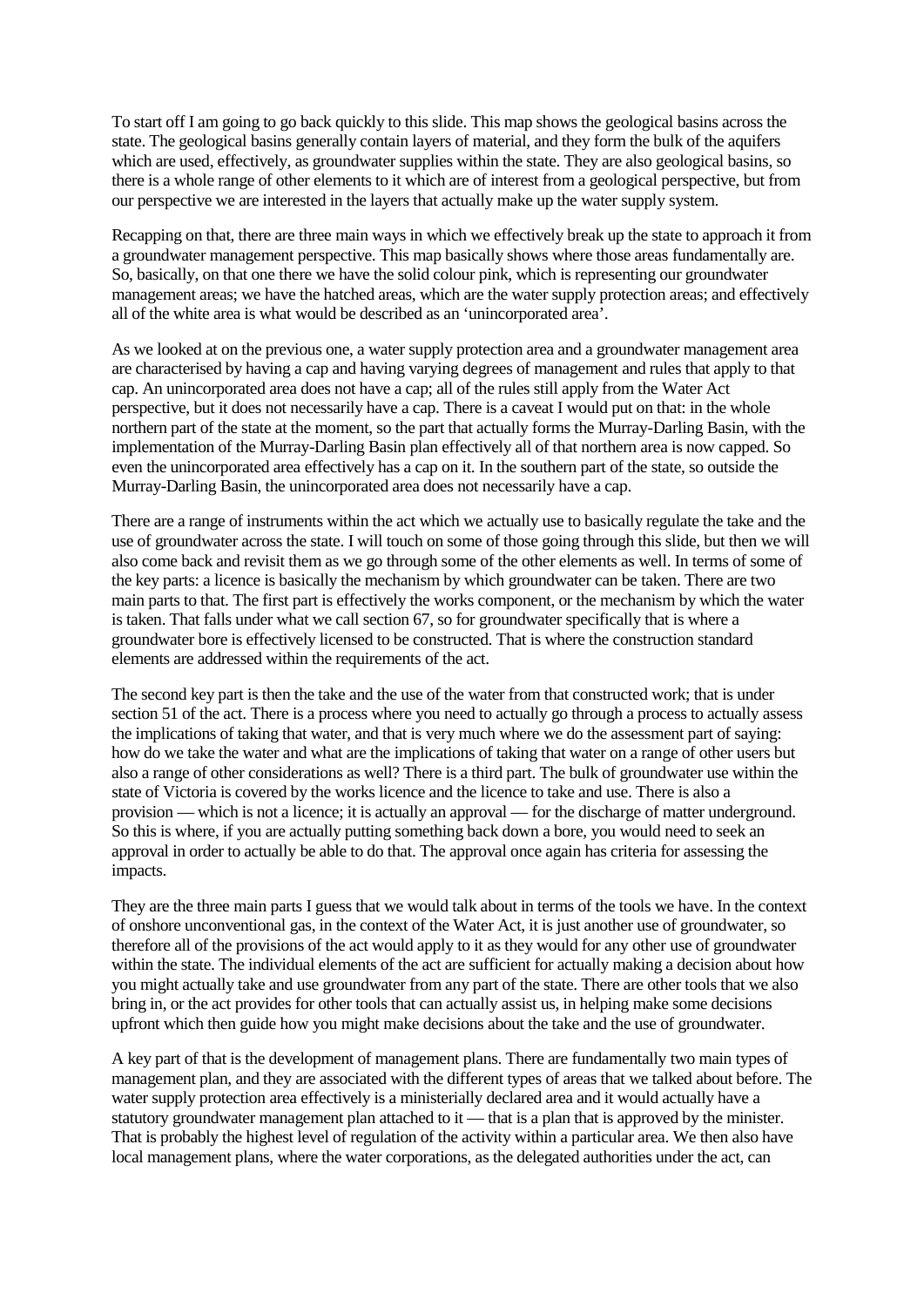actually form a plan for an area. That is basically a set of rules which basically say how the water will be taken and used within that particular local management plan area.

**The CHAIR** — What the phrase that you used at the start there? What was the title?

**Mr McAULEY** — Local management plan?

**The CHAIR** — Local management plan.

**Mr McAULEY** — A statutory plan would apply to a water supply protection area, local management plans generally apply to groundwater management areas. In all the other parts, the provisions of the act still apply, so there is no part of the state which is actually unregulated; it is just that we use the planning instruments to help inform decision-making and also provide I guess confidence and certainty around the use of the water within those areas.

In terms of how caps are set, we have talked about how the water supply protection areas and the groundwater management areas would have caps. The caps in the act are referred to as permissible consumptive volumes. The permissible consumptive volume is just a volume, usually expressed in a volume per year, although it can be expressed as a total volume over a period of time. There are different ways it can be expressed, but it is a volume over time criteria. In terms of the act, it is just a number. How that number is derived is determined by a range of things which feed into it, including the historical uses of the water in the area, current processes. They are supported by technical studies to inform what the number would be, and so it is the cap effectively. That is a limiting cap, so you cannot allocate more water above that cap.

In the majority of places across the state, so within our water supply protection areas and with our groundwater management areas, the cap is fully allocated. There are licences for the full volume of the permissible consumptive volume. There are some parts of the state — the prominent one being over in the far west of the state — where there is some additional water available, and there are other parts where there are little bit either side, but for all intents and purposes where there is a water supply protection area or a GMA and a PCP applied, the entitlement is actually allocated for that full cap. So the system is capped, and all of that use, all of that water, is allocated to users. In the unincorporated areas, as I say, there is no cap per se, but they still need to go through the licensing process and they still need to go through the same tests.

As I mentioned before, the Murray-Darling Basin plan provides another overarching management framework over the northern part of the state — the Murray-Darling Basin part of the state. In that particular context, as I say, the headline or main implication for that is that within the Murray-Darling Basin plan they have sustainable diversion limits, which effectively are their caps, and they do apply to the full north of the state, so any of the unincorporated areas of the state, as I expressed before, actually now effectively capped by the Murray-Darling Basin plan.

In terms of how we actually demonstrate that the caps are being met, there is a program of metering across the state, so any bore that takes greater than 20 megalitres a year is required to have a meter which is read annually. There are some exceptions to that, but certainly the metering coverage within Victoria is one of the highest across the country. It is something which has been worked on over a period of years to ensure that we actually do have adequate metering, because we do need to know what the actual usage is.

We also have a series of observation bore points, and I will put a map up of that shortly and will talk to it at that point, and there is a range of reporting activities as well. Certainly where planning activities are undertaken and administered by the rural water corporations, they need to report back on water supply protections on the groundwater management plans annually. They also report through that annually. We also have annual water accounts, so the water accounts for the state are also summarised. That is just the last point on the slide.

I am not going to dwell too much on this because I think I have gone through most of the elements of this already. This really is just characterising elements of the section 51, which is the take and use part of the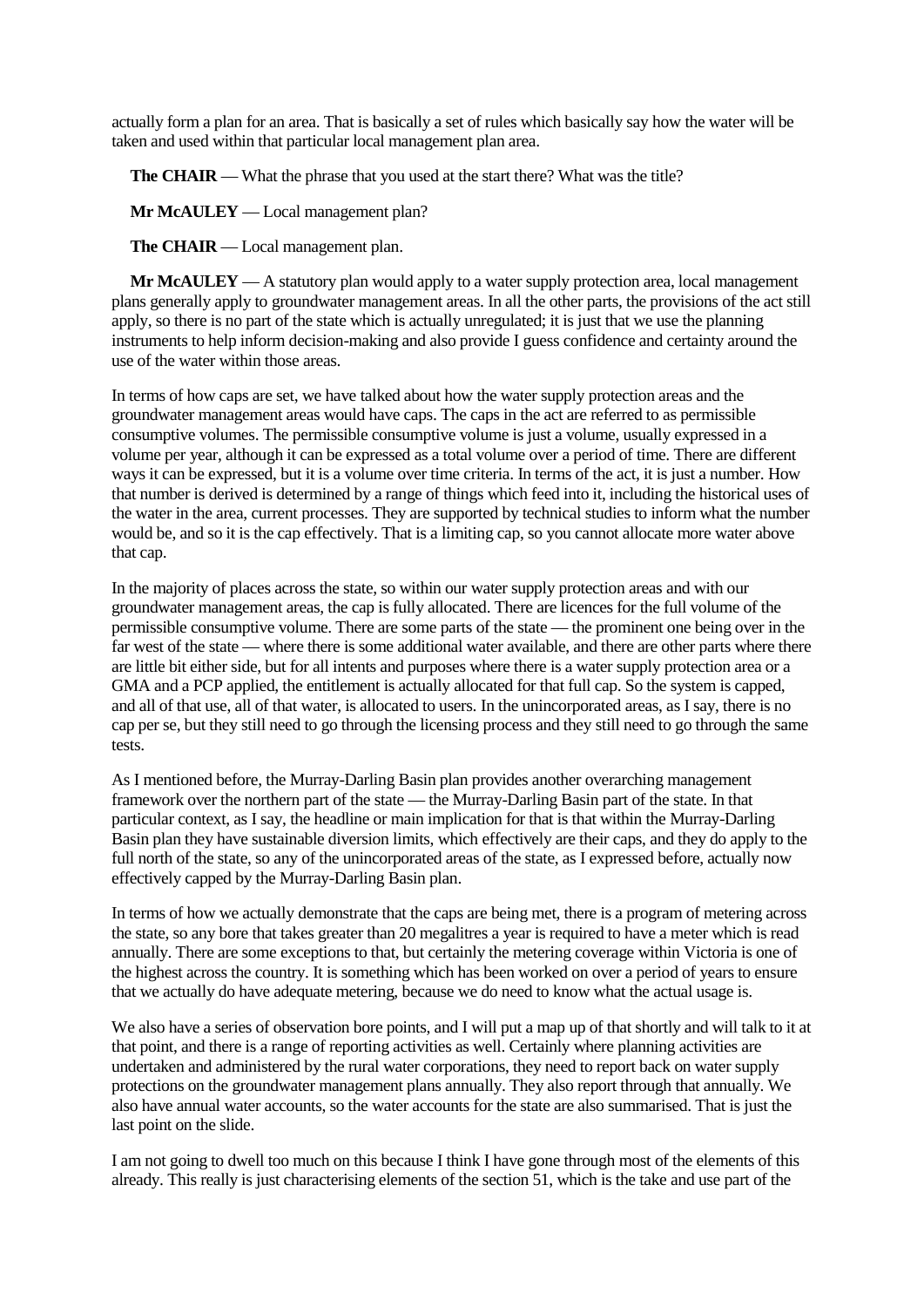licence, and the section 67, which is the bore construction part. This description is a little bit more generic. It applies to both surface water and groundwater, so in the groundwater context it is very much as I talked previously. Basically, with the take and use, there is a process to assess the impacts of the take and use of water. The works licence is where construction standards are applied for how the bore, which accesses the groundwater, is actually constructed.

That is giving the overview of some of the key elements of how the take and use of groundwater is effectively regulated under the act. I am just going to spend a little bit of time talking about some of the information we have to hand to be able to make those assessments.

**Mr DALLA-RIVA** — You do not have long to go. You only have 10 minutes — 15 minutes.

**The CHAIR** — Keep going.

**Mr McAULEY** — I will quickly go through this. Within the state of Victoria we actually have mapped all of the aquifers across the state in three dimensions. We are the first state to do that in Australia; other states are catching up, but my understanding is that we are still the only state that actually has this level of coverage. Why do we need to do that? Because we need to understand our resource so we can manage it, consequently the mapping of that resource was a key objective. This is basically mapping all of the usable  $parts$ ——

**The CHAIR** — That is now publicly available?

**Mr McAULEY** — Yes, that is publicly available. In fact on the previous one there was a reference to an online resource report tool which allows you to go to any point in the state, click on it and it will give you a report on what is beneath the ground at that point. That is underpinned by this. Consequently this one does give us that framework around saying that we at least understand where the aquifers are across the state. Of course these can continually be improved, but it is a very handy tool to have from the outset.

For each of those layers we also basically know what the salinity of the water is within each of those layers, so we actually have the capacity to know roughly what the quality is. We use salinity as a bit of a surrogate for quality. It is not the only measure of quality; we understand that. But it is a good surrogate for a lot of the uses, so consequently that is where the mapping has been focused to date in terms of looking at the salinity aspects of it.

If we actually look at where water is used, so from a licensed water user perspective, this is the density of use across the state. It does show that the actual use of groundwater is very often focused in localised areas, and if you overlay that management framework over the top of that, you would see that all those dark red areas in particular are all covered by management framework. So the management framework we have in place very much focuses on those areas where the resource is most extensively used.

You will not be able to read any of that, but each one of those dots is a town which depends on groundwater. It is just emphasising that there is a range of towns across the state that actually have some or total dependence on groundwater, and that is certainly a key consideration when we are considering impacts.

I will also talk briefly about the state observation bore network. Basically there are over 2000 points at which groundwater levels and pressures are measured across the state. That is by far not the whole dataset; there are approximately 220 000 bores drilled across the state and we have varying degrees of information on all of those points. These are the ones which are basically across the state to give us information, predominantly on levels and pressures but we can also measure the quality at those sites as well.

The focus of this system is towards the resource management, so it has been the use of the water primarily for things like agriculture and urban water supplies et cetera. Nonetheless, it is a fairly comprehensive set of points of information, which we now have over a fair degree of time period, and they are maintained.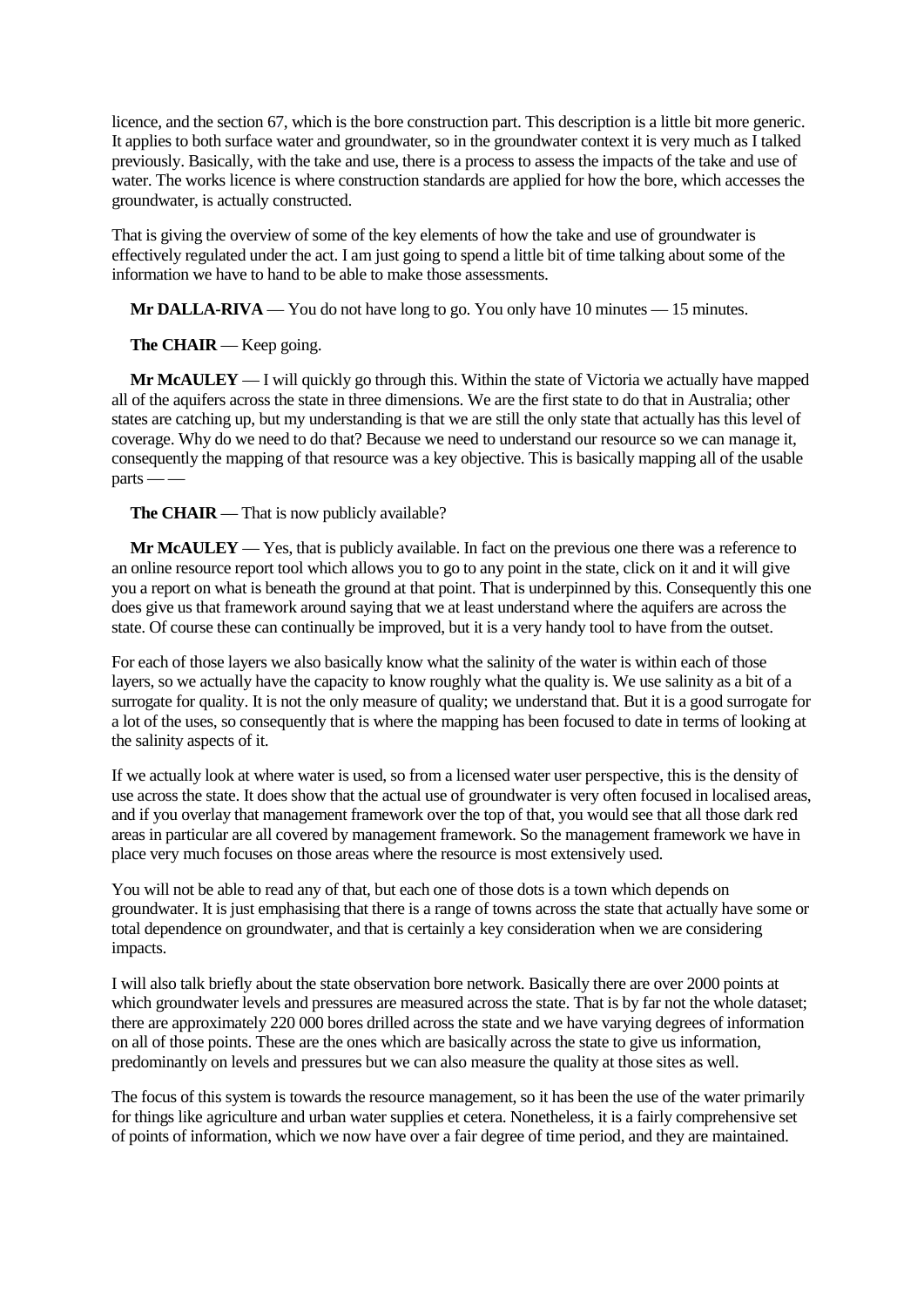**Ms DAVIS** — Thanks, Chris. The concluding remarks there are really about confirming that in the state we have an entitlement planning framework that covers surface and groundwater, that covers the whole state and that builds on the knowledge that we have in terms of the resource. The groundwater management arrangements that exist, as Chris stepped through in detail, apply to all activities, so would be relevant in this instance. As I think we have demonstrated with a few good slides, we have a reasonably good starting knowledge base in terms of the resource that we have in this state.

**The CHAIR** — I will be very brief and leave some of the questions for later. I think it is helpful for us to have that framework for water management. The department of course does a lot more than water management, Kate, I think catchments with biodiversity and species matters, also planning instruments and also I think a role with greenhouse gas abatement. I wonder in the submission that comes forward whether those matters will also be covered and we will be in a position to question about this material but also other material later.

**Ms HOUGHTON** — Yes. The other parts of the department, as you have described, will feature within the whole-of-government submission, so we can talk in detail around that once that submission has been submitted.

**The CHAIR** — I should place on the record at the moment my general lack of enthusiasm for whole-of-government submissions, and that goes through previous opposition and in government and into this period, noting that different departments often have different interests and sometimes it is important for information to be provided which is not filtered at a cabinet level. But anyway.

**Ms SHING** — Thank you very much for the presentation today. I note the scope of the presentation insofar as the extent to which it has been necessarily confined to water use and the operation of the act and the regulations. I am wondering whether the submission will in fact look at water — not just water use as far as unconventional gas is concerned, but the effects potentially insofar as the department might consider them to be of unconventional gas and onshore exploration and/or further activity on the way in which not just from a regulatory perspective the department does its work but also from the perspective of the other responsibilities of the department insofar as ensuring quality, managing risk, again looking after that biodiversity and various other related considerations. The terms of reference are intentionally broad enough to capture that sort of consideration, and I would just like to see whether there is going to be some consideration given to including that in the submission if that is not already happening.

**Ms HOUGHTON** — I will comment from a water and catchments perspective. The department has been doing work on water science studies, which is going to increase our technical knowledge about the potential impacts on the water resource from this type of activity. That will be part of the whole-of-departmental submissions, and then once that is submitted we can talk in detail.

**Ms SHING** — I am not wanting to speculate on what will be in it, but just to make sure that that will be part of the submission will be very helpful.

#### **Ms HOUGHTON** — Yes.

**Ms SHING** — Yes, thank you.

**Mr DALLA-RIVA** — If an unconventional gas industry did proceed in Victoria, why do you think it is important to conduct water studies in target areas prior to production starting?

**Ms HOUGHTON** — There are a number of obviously decision points before that decision is made, including the outcomes of this inquiry. The Water Act and the regime that we have just gone through is asking a number of questions in terms of any water user over and above, and they look at the considerations around water quality, adverse impacts on existing water use et cetera. There is always a need to know more about system. Victoria has a really strong grip and handle on the water resource, as you have seen — we have got 3D mapping of the groundwater resource et cetera — but actually understanding more in terms of impacts is always essential in terms of government considerations moving forward. So from a technical perspective, expanding our knowledge on potential impacts is a valuable thing.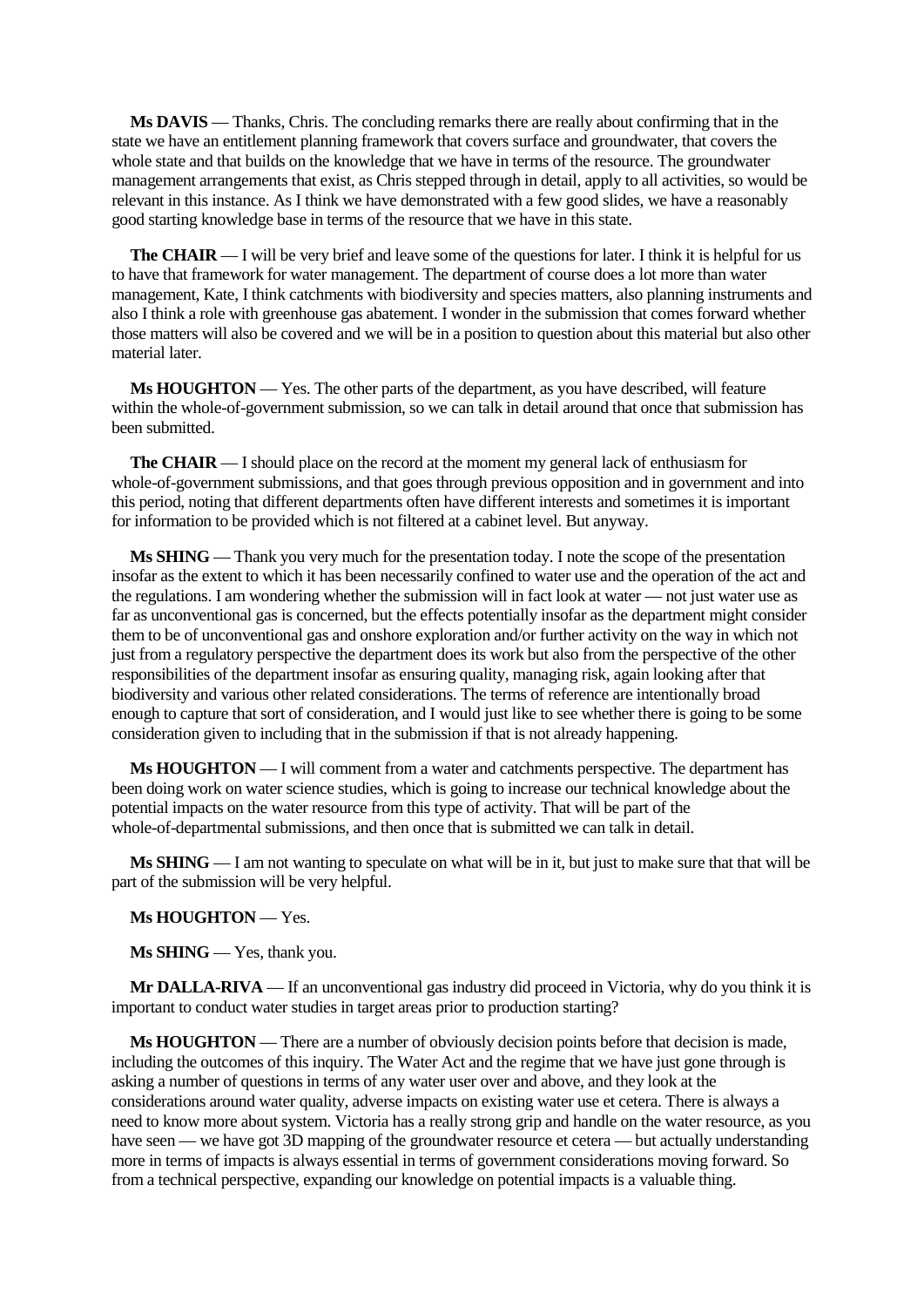**Mr DALLA-RIVA** — Right. Clear as mud. Thank you.

**Ms HARTLAND** — During our hearing in Sale, the issue that was raised again and again with us, especially from farmers, was that they were very concerned about the effects it would have on the aquifer et cetera. What kind of regulation did you think would need to be in place to make sure that those farmers' water was not affected?

**Ms HOUGHTON** — I might hand to either Chris or Sharon in terms of how we are protecting the system now within the regulatory system.

**Mr McAULEY** — As outlined, from the act's perspective, any onshore unconventional gas development will be considered just another use of groundwater, and so in that context the act would apply, so they would be required to get a licence within the context of the act. The act provides a framework for assessing the licensing process. As part of that it actually covers off on a whole raft of particular issues, a lot of them focused around impacts on other users in particular, particularly those users who are already in the system. But it also covers off on a broader range of impacts associated with the environment, with surface water impacts and a range of other things. So part 4 of the act is where all of those things are primarily listed. In terms of a new licence they will still have to go through that process of assessing against each and every one of those things, and so existing users of groundwater would absolutely be considered in terms of impacts on them within that process.

At the end of that process, then there would need to be a decision around the actual licence itself, but the way the process is outlined in the act, it is pretty robust in terms of making sure particularly concerns of existing users are covered off in making that decision around the licence. So it is a process, and the process would apply to an unconventional gas application as it would for any other application, whether it be a large user for an urban use or something like that.

**Ms HARTLAND** — So in the scenario that the licence has been sought on a productive farm and the farmer does not want this to go ahead, is there any other balancing between the damage that this could do to a productive farm versus the ability to be able to extract the gas?

**Mr McAULEY** — The provisions of the Water Act do focus on effectively the implications of taking that water on others who also utilise that same resource, but also on — I will use the broad term — the other users of the water, such as the environment et cetera. So the licensing requirements for the actual bore licence to take the water would actually focus on those particular elements, so part of it will depend on what the concerns are in terms of the impact on property. If it is a water-related impact, then the provisions of the act would ensure that they were actually covered off.

**Ms HARTLAND** — This may be a question you cannot answer, but how would the regulations actually protect? We have heard a lot about once the aquifers are damaged they are damaged. What would you see as the requirements — or the government sees as the requirements — needed to make sure that that damage does not occur? And how will it be regulated, and how would it be overseen?

**Mr McAULEY** — Once again in terms of the process of getting a licence to take that water, that would absolutely have to be considered as part of making that decision. So the provision to make the decision and understand those implications is clearly within the process of licensing within the act as it currently stands.

**Ms HARTLAND** — They have got the licence, they are drilling. Who oversees to make sure that the damage has not occurred?

**Mr McAULEY** — Licences generally will be issued with conditions, and those conditions will usually require, particularly for large volumes of take, monitoring of the activity to ensure that I guess the things that the decision was based on are actually observed to be occurring within the field. So those conditions can require monitoring, can require a response to monitoring, so in other words if there is particular outcome observed in monitoring, then it can require a response to that, whether it is a cease of activity or some other change in activity.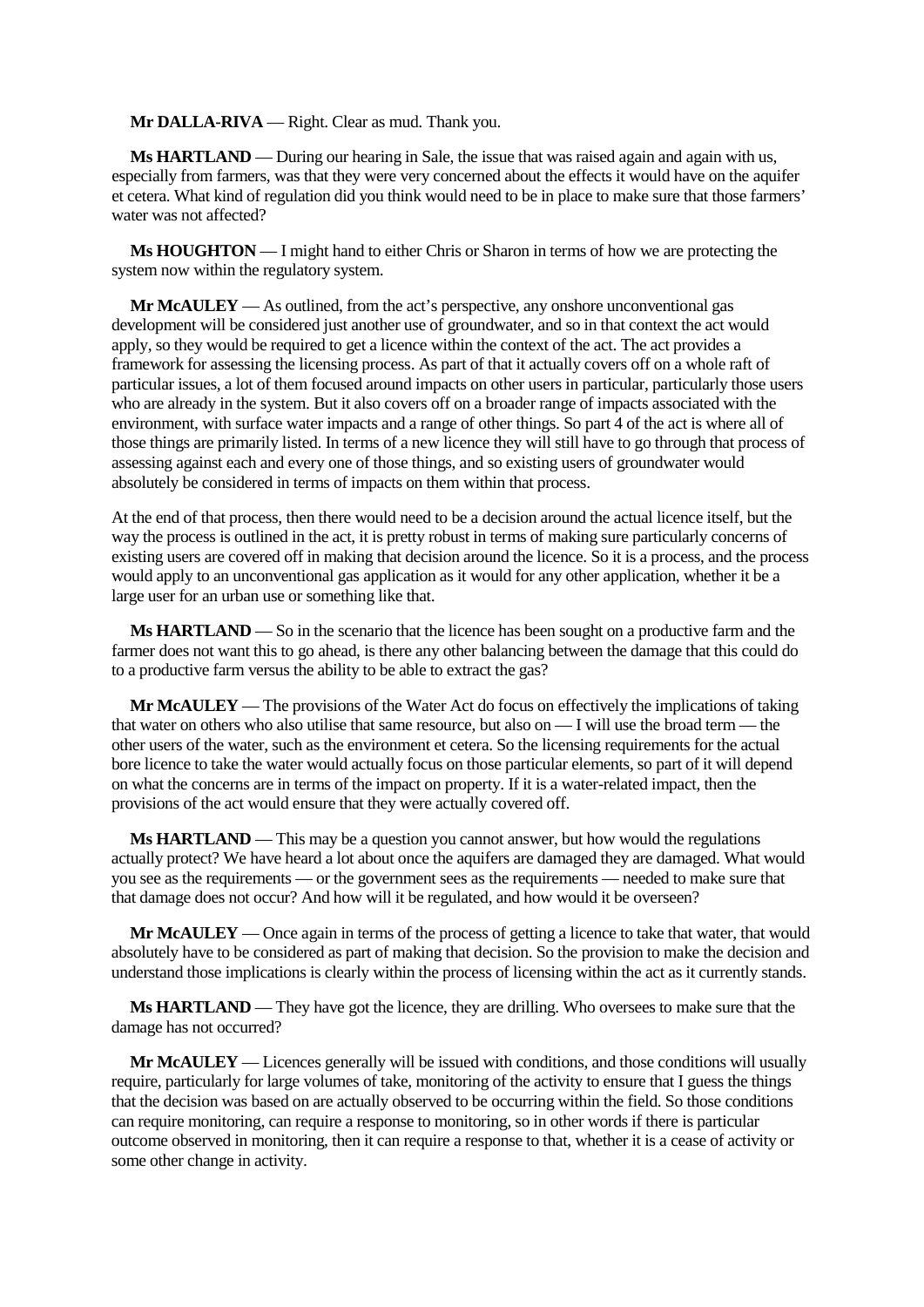**Ms HARTLAND** — So the department does that monitoring?

**Mr McAULEY** — The licence will be issued by the rural water corporation. It is actually a delegated function. The monitoring requirement is usually on the actual proponent to undertake the monitoring. They would be required to report on that monitoring, so there will be oversight of the information through reporting, but the actual licence-holder in most circumstances is the one who is responsible for undertaking monitoring itself and reporting against that.

**Ms HARTLAND** — So this is self-monitoring?

**Mr McAULEY** — And reporting, yes.

**Ms HARTLAND** — So it is self-monitoring by the industry to say whether they have actually damaged the aquifer?

**Mr McAULEY** — In the context of a groundwater license — an actual licence — and whether it is an unconventional gas or an urban supplier or even an irrigator, if there is a concern about an impact that might come from that activity, then monitoring could be a part of that licence, and yes, in most cases it is actually up to the holder of the licence to make those decisions in the context of a licence. It does not mean there may not be other things that sit over the top of that, but in terms of a groundwater licence that is often the way.

**Ms HARTLAND** — So unless the company was scrupulous — and my experience is that some companies are not — if they are allowed to self-monitor, the government and the community will not actually know whether damage has occurred?

**Mr McAULEY** — As I say, within the context of a groundwater licence, if they were required to monitor, they would also be required to report, so there would be a reporting mechanism. How the information is reported would be something that could be actually put into the condition, so the condition could be around that.

**Ms HARTLAND** — So if a company put in an adverse report, who would then follow up that report?

**Mr McAULEY** — Certainly there are penalties for breaching licence conditions. Unfortunately I do not know off the top of my head exactly what they are, but there are penalties for breaching of a licence condition, and so regulatory action would need to be taken if they actually breached their licence conditions. So it is a condition of a licence, it is a requirement, so if they breach that, there is a penalty provision.

**The CHAIR** — Perhaps, Colleen, the department submission could address the mechanism that operates there.

**Ms HARTLAND** — I have just never seen self-monitoring work. It just has massive flaws, so I would be really concerned about that.

**Ms HOUGHTON** — Yes, we can come back on that.

**Ms BATH** — With respect to water, a company has drilled in, they have done some fracking, shale gas, they have removed the water to the surface, and they are processing it. Just some comments — and it may come out in your submission report — with respect to how we would deal with that wastewater: how would that wastewater be dealt with in terms of salinity problems or the chemicals, on the surface once it has come to the surface?

**Ms HOUGHTON** — I will hand over to Sharon.

**Ms DAVIS** — So the issue of the disposal of that water would be a matter for the EPA to regulate. So it would be in that context.